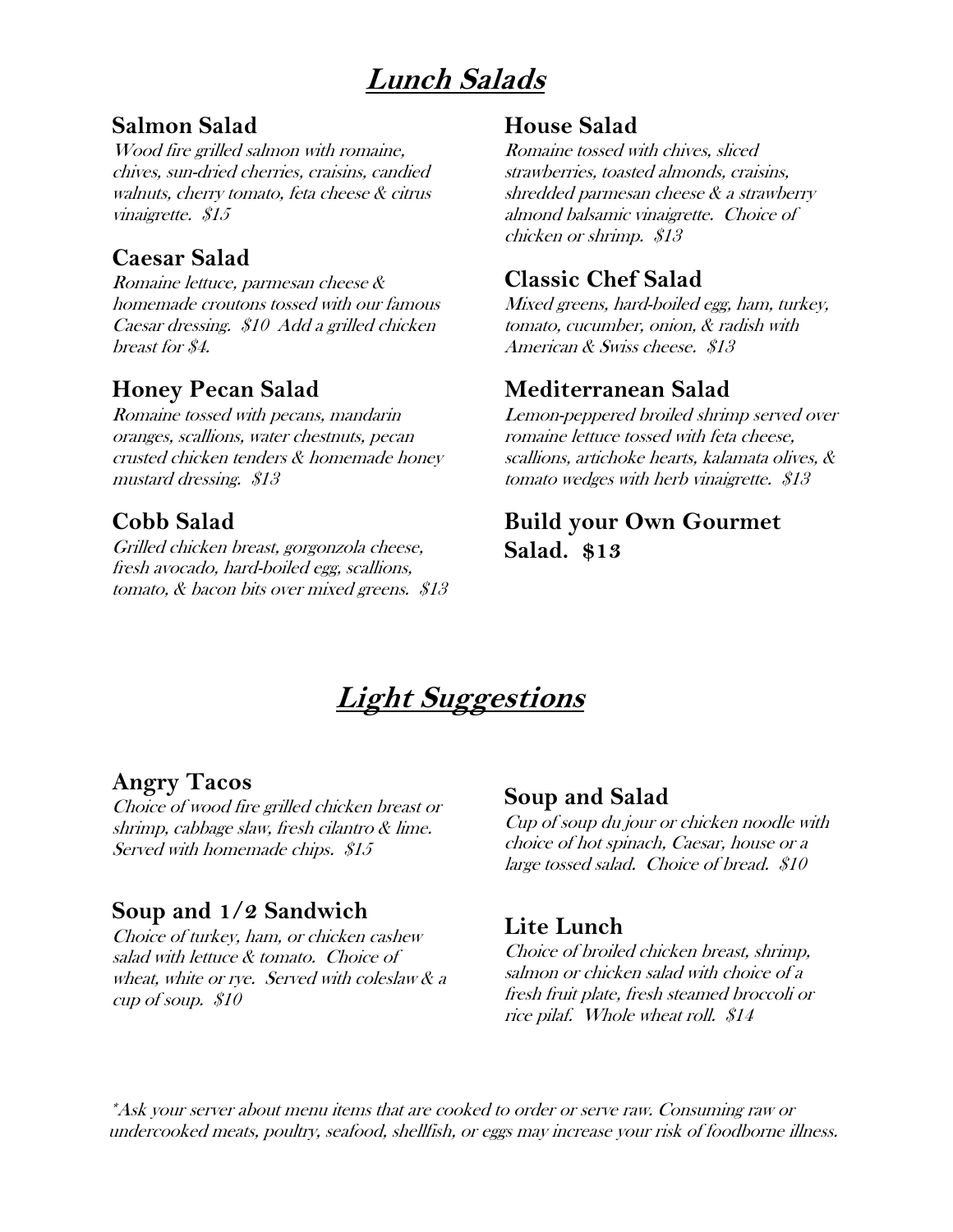## **Sandwich Board**

Served with homemade chips. Add Fries or onion rings for \$2

#### **Berkshire Pork Belly Tacos**

Teriyaki glazed, topped with slaw and chipotle ranch. Served with vegetable du jour. \$13

## **Prime Rib**

Thinly sliced & stacked on a baguette, served au jus. (When available). \$14

### **Croissant**

Choice of chicken cashew or shrimp & crab salad with greens & sliced tomato. \$13

### **Club House**

Bacon, turkey, ham, Swiss & American cheeses, lettuce & tomato on white or whole wheat toast. \$14

#### **Reuben**

Corned beef brisket, fresh sauerkraut, our own special sauce & swiss cheese grilled on rye. \$13

#### **Grouper Sandwich**

Panko breaded filet with coleslaw, tomato & tartar sauce on a baguette. \$13

## **Chicken Club Croissant**

Bacon, tomato, lettuce, mayo, swiss cheese. Grilled or breaded breast. \$13

#### **Chicken Avocado BLT**

With asiago spread on sourdough. \$13

#### **Monte Cristo**

Ham, turkey & swiss cheese in egg dipped bread. \$13

#### **Panini Milanese**

Grilled chicken with fresh mozzarella, bruschetta & boursin on panini grilled sourdough. \$13

#### **Chicken Wrap**

Grilled chicken with onion, mushrooms & peppers, cheddar & boursin cheese. \$13

### **Shrimp & Crab Melt**

Shrimp & crab salad with onion, celery, & toasted almonds. Grilled tomato focaccia with fontina cheese. \$13

#### **Philly Cheese Steak**

Shaved ribeye with peppers, onions, portabella mushroom, boursin & white American cheese on a baguette. \$14

## **Quesadilla**

Grilled chicken or prime rib, tomato, scallions, cheddar cheese & our own special sauce on a flour tortilla. \$13

#### **Cuban**

Warm bacon wrapped pork tenderloin, onion, pickle, mustard, swiss cheese, ham on a French roll. \$14

\*Ask your server about menu items that are cooked to order or serve raw. Consuming raw or undercooked meats, poultry, seafood, shellfish, or eggs may increase your risk of foodborne illness.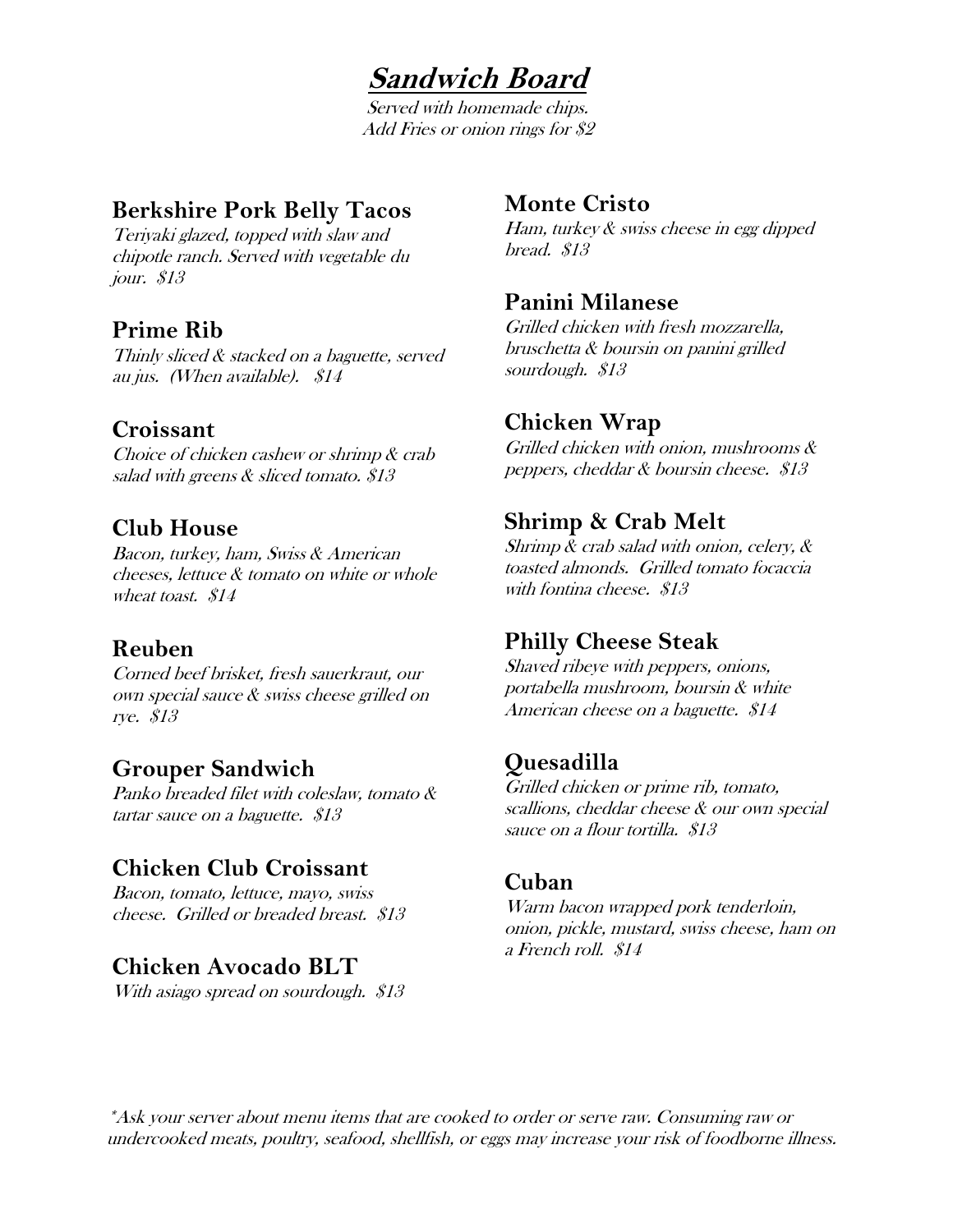**Lunch Entrees**

All entrees include tossed salad or soup du jour. Sub Caesar, Spinach, or House Salad for \$2

#### **Broiled Whitefish**

Fresh local Lake Michigan whitefish. Choice of potato or vegetable. \$16

## **Chicken Parmigiana**

Italian herb breaded breast with fresh mozzarella & marinara over fettuccine alfredo. \$16

### **Shrimp Fettucine Alfredo**

Sautéed shrimp with mushrooms, fresh broccoli & fettucine in alfredo sauce. \$16

### **Panko Grouper**

Panko breaded, lobster velouté. Choice of potato or vegetable. \$16

#### **Jumbo Shrimp**

Batter-fried & served with cocktail sauce. Choice of potato or vegetable. \$14

#### **Shrimp Au Gratin**

Sautéed shrimp, mushrooms, scallions baked in mornay. Choice of potato or vegetable. \$16

#### **Broccoli Stuffed Chicken**

Choice of potato or vegetable. \$16

## **Lake Perch**

Fresh Lake Michigan perch batter dipped. Choice of potato or vegetable. \$16

#### **Chicken Cordon Bleu**

Hand breaded breast with lean ham, swiss cheese & mornay sauce. Choice of potato or vegetable. \$16

# **Wood Fire Grill**

#### **Grilled Chicken Breast**

Wood fire grilled served over rice pilaf with a mushroom mornay sauce. \$15

#### **Teriyaki Salmon**

Wood fire grilled served over rice pilaf. \$15

#### **Steak Boursin**

4 oz. filet over herbed boursin cheese on a grilled portabella mushroom. Choice of potato or vegetable. \$15

#### **BBQ Ribs**

Half rack served with choice of potato or vegetable. \$16

#### **Prime Rib**

10-ounce au jus with choice of potato or vegetable. (when available). \$20

## **Grilled Salmon Bruschetta**

Topped with gorgonzola cheese & balsamic. Choice of potato or vegetable. \$15

#### **Filet Medallions**

Twin 4 oz. grilled medallions. Choice of potato or vegetable. \$20